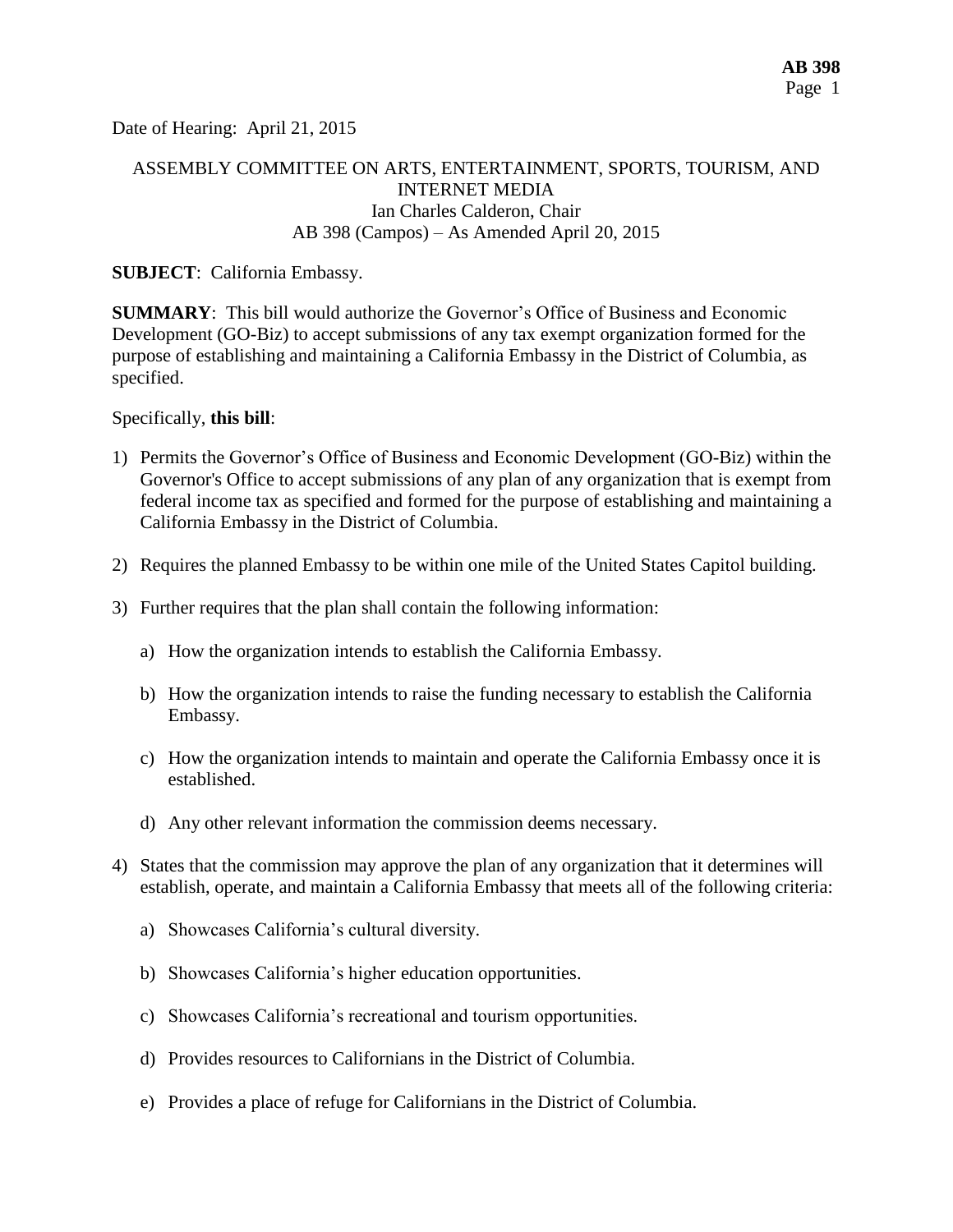- 5) Requires the organization whose plan is approved to submit a report to the commission every two years, as specified.
- 6) Makes various findings and declarations.

## **EXISTING LAW**:

- 1) Establishes the Governor's Office of Business and Economic Development (GO-Biz) within the Governor's Office for the purpose of serving as the lead state entity for economic strategy and marketing of California on issues relating to business development, private sector investment and economic growth.
- 2) Establishes the California Tourism Marketing Act (The Act).
- 3) Makes various findings and declarations regarding the importance of California's tourism industry, need for marketing of the industry and importance in funding the marketing of the industry, including an industry-approved assessment to provide private-sector financing of marketing necessary to increase tourism, as provided.
- 4) Requires the Office of Tourism within GO-Biz to establish a non-profit Commission consisting of 37 members, including representatives of the tourism industry and travel agencies or tour operators, whose mission is to increase the number of persons traveling to and within California. Provides that the Commission be administered by an executive director who shall be a tourism industry marketing professional, recommended by a vote of the commissioners and approved by the Governor.
- 5) Requires the Commission to annually provide to all assessed businesses a report on the activities and budget of the Commission. Provides that the Commission's annual budget is subject to the review and approval of the Director of GO-Biz, but specifies that any decision of the Director related to the budget may be overridden by a vote of three-fifths or more of the commissioners then in office. Requires the Commission to maintain a report, updated when assessments are amended and to be made available to any assessed business, on the percentage assessment allocation between industry categories and industry segments including the reasons and methodology used for the allocations.
- 6) Requires the Commission to annually prepare a written marketing plan and specifies that any expenditure by the commission shall be consistent with the marketing plan. Requires the marketing plan to promote travel to and within California and to include, but not be limited to, an evaluation of the previous year's budget and activities; a review of California tourism trends, conditions, and opportunities; target audiences for tourism marketing expenditures; marketing strategies, objectives, and targets; and a budget for the current year.

# **FISCAL EFFECT**: Unknown

# **COMMENTS**:

1) *Author's statement.* The author states the following in support of this measure, "In my new role as Assistant Democratic Leader – External Relations, I am tasked with looking to expand California's representation and influence all over the nation. Our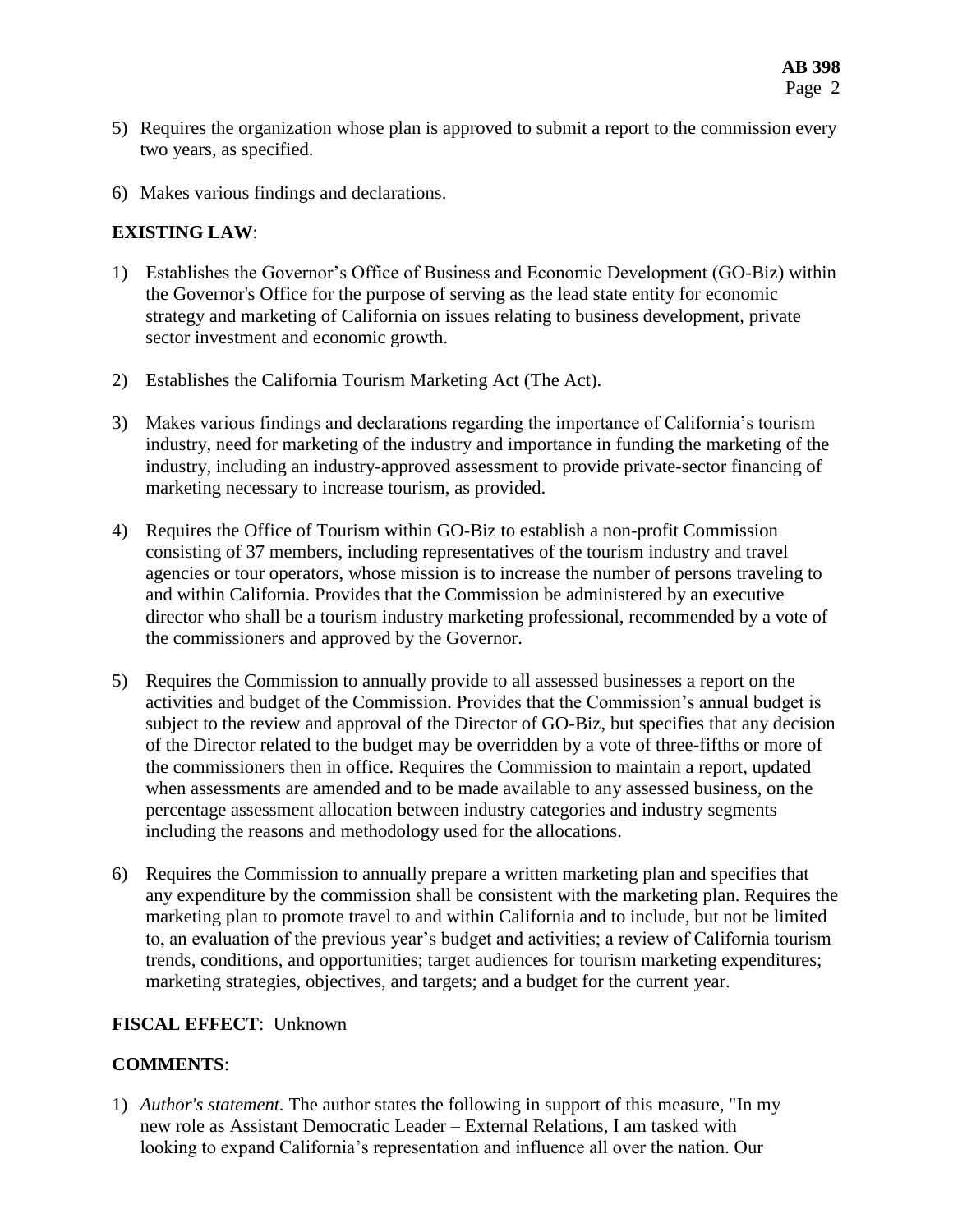nation's capital, Washington D.C., is the access point (and often only stop) for decision-makers, diplomats, and business leaders from all over the world. Having a strong entity, or an "embassy", in the vicinity of the United States Capitol that showcases California's economic and cultural prominence and that serves to centralize efforts from various California constituencies to advocate for California's interests, would help to highlight the critical role that California plays in both the nation and the world. In addition, the California Embassy would serve as a tourism home for all Californians and provide them with any resources they may need to learn more about our federal government's workings and its history, and make the best of their visit to D.C.

She further notes that, "California is the 7th largest economy in the world, with a gross domestic product of over \$2.20 trillion and with a population of 38.8 million people. At the same time, California receives 68 cents to every dollar it contributes to the Federal budget. This shows that although California plays a critical role in the United States, it is a donor state. As Californians, we should be more proactive in advocating for our state's well-being and growth at the national level."

2) *Model: Florida House, a privately funded and operated "Embassy."* According to the author, Florida House in Washington DC is the model for this legislation. Florida is the only state with an embassy in Washington, D.C. The Website for Florida House provides the following information, "Founded by former First Lady Rhea Chiles in 1973, thousands of visiting dignitaries, students and those having business in Washington have been welcomed to the nation's capital with a cold glass of Florida orange juice. The beautiful three story Victorian home, built in 1891, was purchased and is maintained solely by individual and corporate contributions. No state or federal tax dollars are used to support Florida House.

"The Florida House Foundation is a nonprofit 501 (c) (3), nonpartisan organization that provides cultural, social, educational and economic resources; showcases Florida's culture and diversity; maintains and operates Florida House; and provides opportunities for Floridians to enrich their appreciation and knowledge of our nation's government. Its goals are to provide educational opportunities for Floridians of all ages; To be the unparalleled leader in hospitality and graciousness; To be of service to all Floridians; To be an integral part of the Florida/Washington, DC community and our Florida Congressional Delegation; To be a recognizable, sound and thriving institution providing an endowment to ensure the existence of Florida House for generations to come." [\(http://floridaembassy.com/,](http://floridaembassy.com/) accessed April 3, 2015).

3) *California presence in Washington D.C.* California currently has the largest Congressional Delegation of any state, with 53 elected representatives in the House and two Senators. Each of these members has an office open to the public, located in the Capitol and adjacent office buildings. In addition, the California Governor maintains an office in Washington, DC, which is technically open to the public. The Governor's office is located at 444 North Capitol Street, and post 9-11, visitors must pass through security to enter. Representatives shared with the committee that while the offices are public, they typically do not provide constituent services. Another association of Californians in Washington is "The California Society," a private group of Californians doing business or government employees living in Washington who gather monthly for round table discussions of interest to California, and provide a networking forum for visiting dignitaries.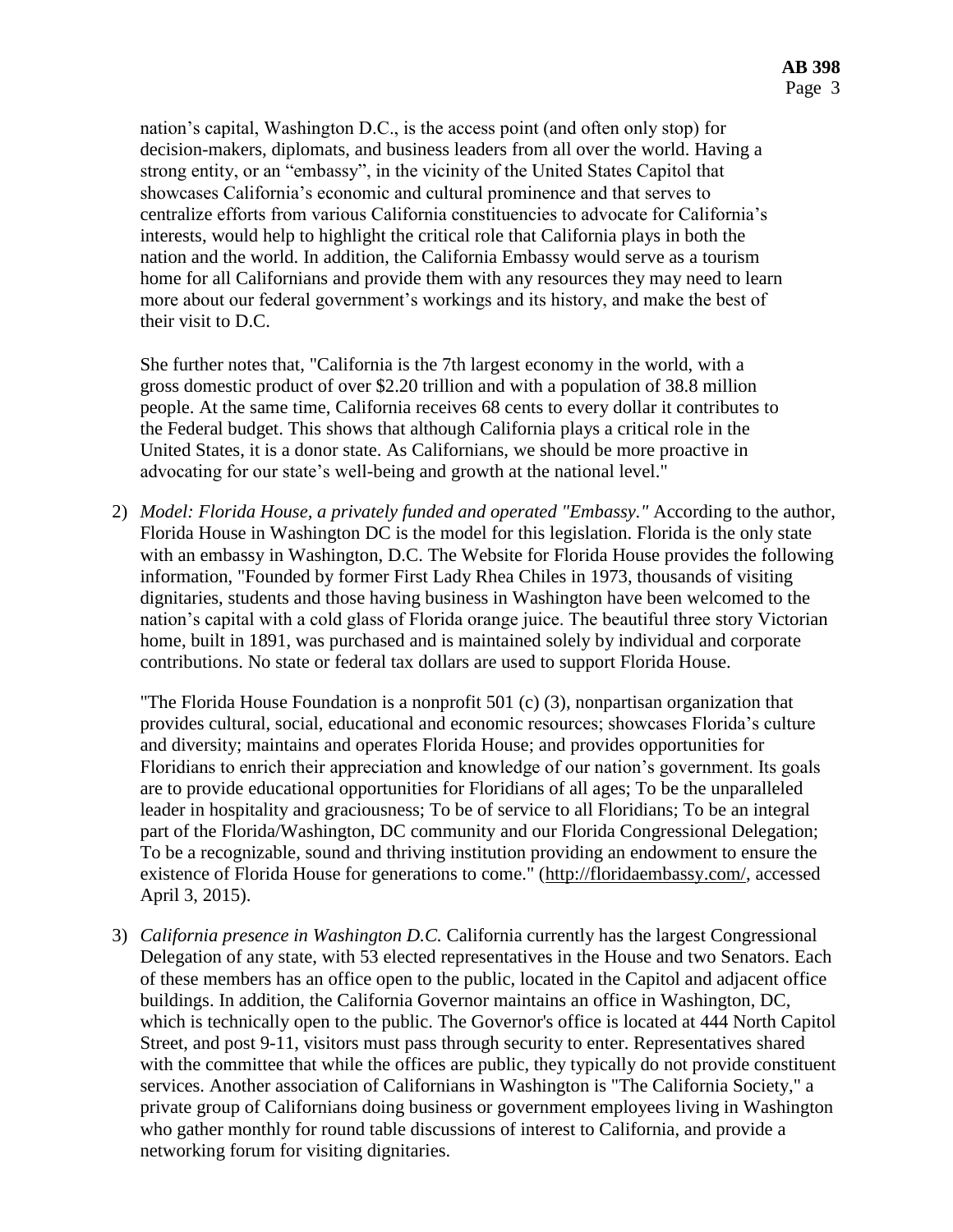4) *Background: The California Tourism Marketing Act and Visit California.* The Act grew out of efforts to reverse a multi-year decline in California's tourism industry. During the 1970s, Governor Brown closed the Office of Tourism and withdrew funding from many tourism promotion efforts. During Governor Deukmejian's tenure, the Office of Tourism was reactivated. In February 1993, Governor Wilson created the Governor's Task Force on Tourism Funding (Executive Order W-41-93) for the purpose of "investigating various tourism funding methods and making policy recommendations regarding a new, "non-tax" method of providing stable financing for statewide tourism promotion." The Task Force, which was composed of representatives from various California businesses, developed the concept that was ultimately enacted by SB 256 (Johnston) Chapter 871, Statutes of 1995, as the California Tourism and Marketing Act.

The Act authorized the establishment of a non-profit, public benefit corporation, Visit California, to oversee the promotion of California as a premier travel destination. The statute became operative upon industry wide approval in 1997 and the assessment program was initiated in 1998. In 2001, the program was renewed by industry referendum with an 84% margin, while in 2007 it was renewed by a 91% margin. The first full year of assessment funding occurred during the 1998-99 fiscal year and between 1998 and 2002, the marketing budget was fully funded by the Commission and the state at approximately \$14 million annually.

Visit California is comprised of 37 Commission members, representing each industry segment (Accommodations, Restaurants and Retail, Attractions and Recreation, Transportation and Travel Services, and Passenger Car Rental). The Commission meets three times a year and directs and approves the marketing plan, expenditures and the overall strategic course for California tourism. The assessment program is administered by the Office of Tourism, Tourism Assessment Program which is housed in GO-Biz.

### *5) Opposition of California tourism industry to prior version.*

Opposition to the Embassy proposed under AB 398 comes from the California tourist industry, which comprises a large aspect of the Visit CA membership, based on their concerns about redirecting scarce resources to activities beyond the scope of Visit CA. They write the committee to share, "As a non-profit association, CalTravel unifies our state's many travel-related businesses by bringing the travel and tourism industry together to deliver an exceptional California experience. The travel and tourism sectors generate more than \$117 billion for the state economy, employ over 1,000,000 Californians and bring in approximately \$4.3 billion in local taxes and \$5.2 billion in state taxes."

"Unfortunately, the CA Travel Association opposes any deviation of Visit California's core purpose which is the promotion of California as a tourist destination. While we appreciate your intent, the industry is troubled by any request to spend limited time and resources on a mission outside of its intended scope." CalTravel also is concerned about the impact of redirecting resources to oversight of a private non-profit Embassy on their effort to stave off competition for tourists and travel dollars, pointing out that, "The industry has increased its voluntary investment for the Commission's marketing program to keep up with other states and countries and on behalf of the industry, and want to be sure those dollars are being used for their original intent."